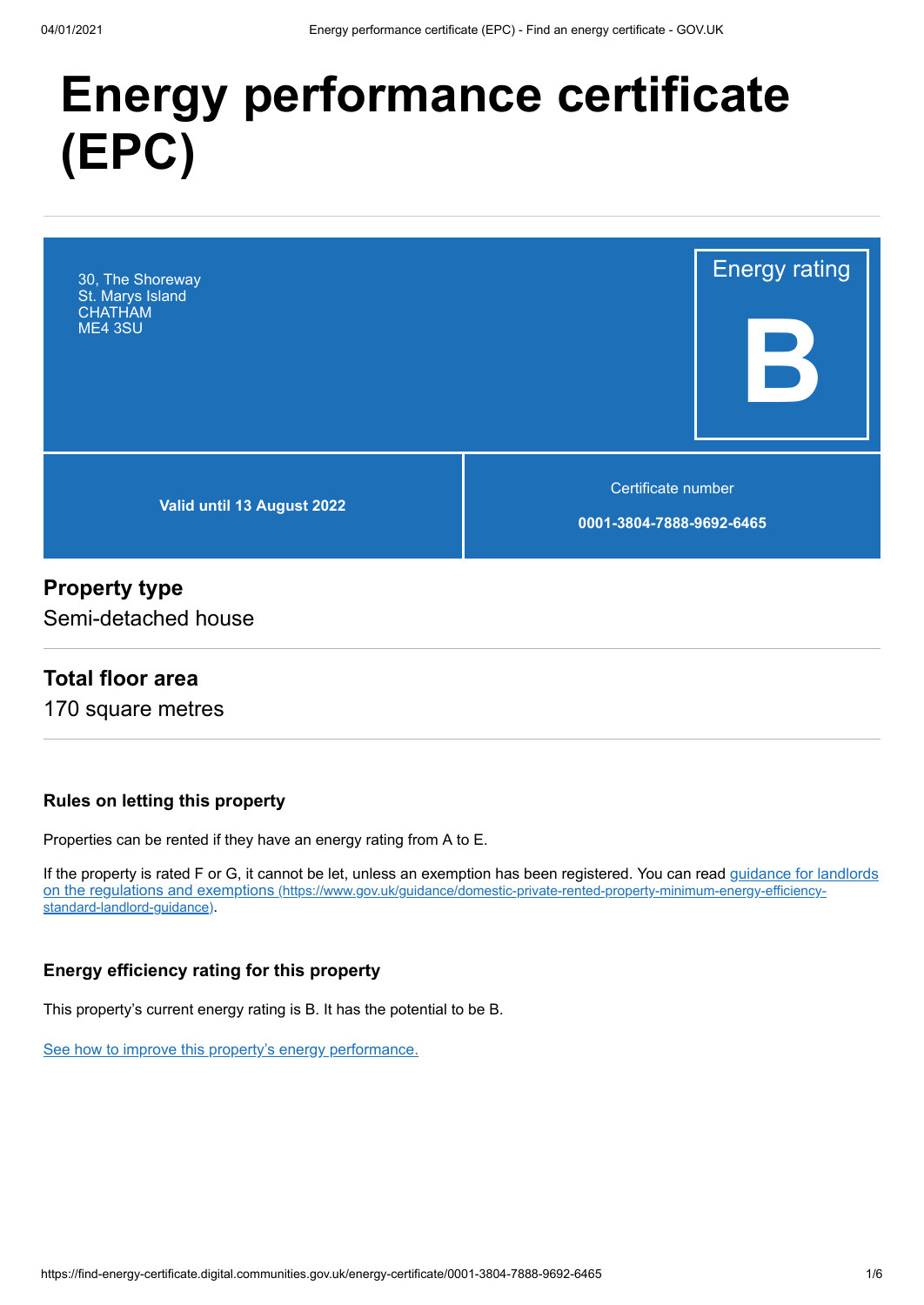| <b>Score</b> | <b>Energy rating</b> |   | <b>Current</b> | <b>Potential</b> |
|--------------|----------------------|---|----------------|------------------|
| $92 +$       |                      |   |                |                  |
| 81-91        | Β                    |   | 88  <br>B      | 88  <br>B        |
| 69-80        | $\mathbf C$          |   |                |                  |
| 55-68        |                      |   |                |                  |
| 39-54        | Е                    |   |                |                  |
| $21 - 38$    | F                    |   |                |                  |
| $1 - 20$     |                      | G |                |                  |

The graph shows this property's current and potential energy efficiency.

Properties are given a rating from A (most efficient) to G (least efficient).

Properties are also given a score. The higher the number the lower your fuel bills are likely to be.

The average energy rating and score for a property in England and Wales are D (60).

#### **Breakdown of property's energy performance**

This section shows the energy performance for features of this property. The assessment does not consider the condition of a feature and how well it is working.

Each feature is assessed as one of the following:

- very good (most efficient)
- good
- average
- $\bullet$ poor
- very poor (least efficient)

When the description says 'assumed', it means that the feature could not be inspected and an assumption has been made based on the property's age and type.

| <b>Feature</b> | <b>Description</b>                                    | Rating    |
|----------------|-------------------------------------------------------|-----------|
| Walls          | Average thermal transmittance 0.15 W/m <sup>2</sup> K | Very good |
| Roof           | Average thermal transmittance 0.14 W/m <sup>2</sup> K | Very good |
| Floor          | Average thermal transmittance 0.19 W/m <sup>2</sup> K | Very good |
| Windows        | High performance glazing                              | Very good |
| Main heating   | Boiler and radiators, mains gas                       | Good      |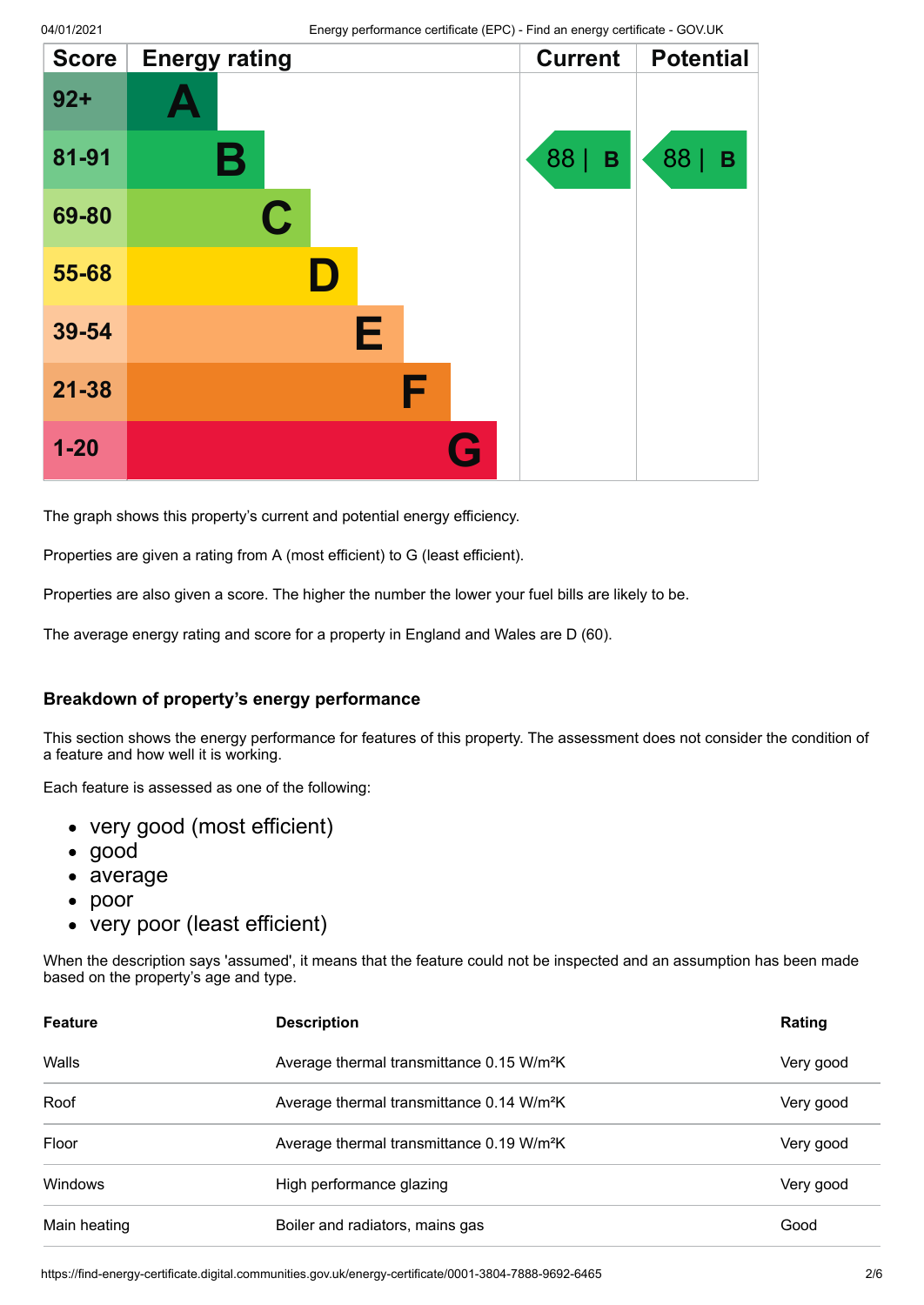04/01/2021 Energy performance certificate (EPC) - Find an energy certificate - GOV.UK

| Feature              | <b>Description</b>                                                       | Rating    |
|----------------------|--------------------------------------------------------------------------|-----------|
| Main heating control | Time and temperature zone control                                        | Very good |
| Hot water            | From main system                                                         | Good      |
| Lighting             | Low energy lighting in all fixed outlets                                 | Very good |
| Air tightness        | Air permeability 5.0 m <sup>3</sup> /h.m <sup>2</sup> (assessed average) | Good      |
| Secondary heating    | None                                                                     | N/A       |

# **Primary energy use**

The primary energy use for this property per year is 53 kilowatt hours per square metre (kWh/m2).

#### What is primary energy use?

#### **Environmental impact of this property**

One of the biggest contributors to climate change is carbon dioxide (CO2). The energy used for heating, lighting and power in our homes produces over a quarter of the UK's CO2 emissions.

#### **An average household produces**

#### **This property produces**

1.8 tonnes of CO2

6 tonnes of CO2

## **This property's potential production**

1.8 tonnes of CO2

By making the [recommended changes](#page-3-0), you could reduce this property's CO2 emissions by 0.0 tonnes per year. This will help to protect the environment.

Environmental impact ratings are based on assumptions about average occupancy and energy use. They may not reflect how energy is consumed by the people living at the property.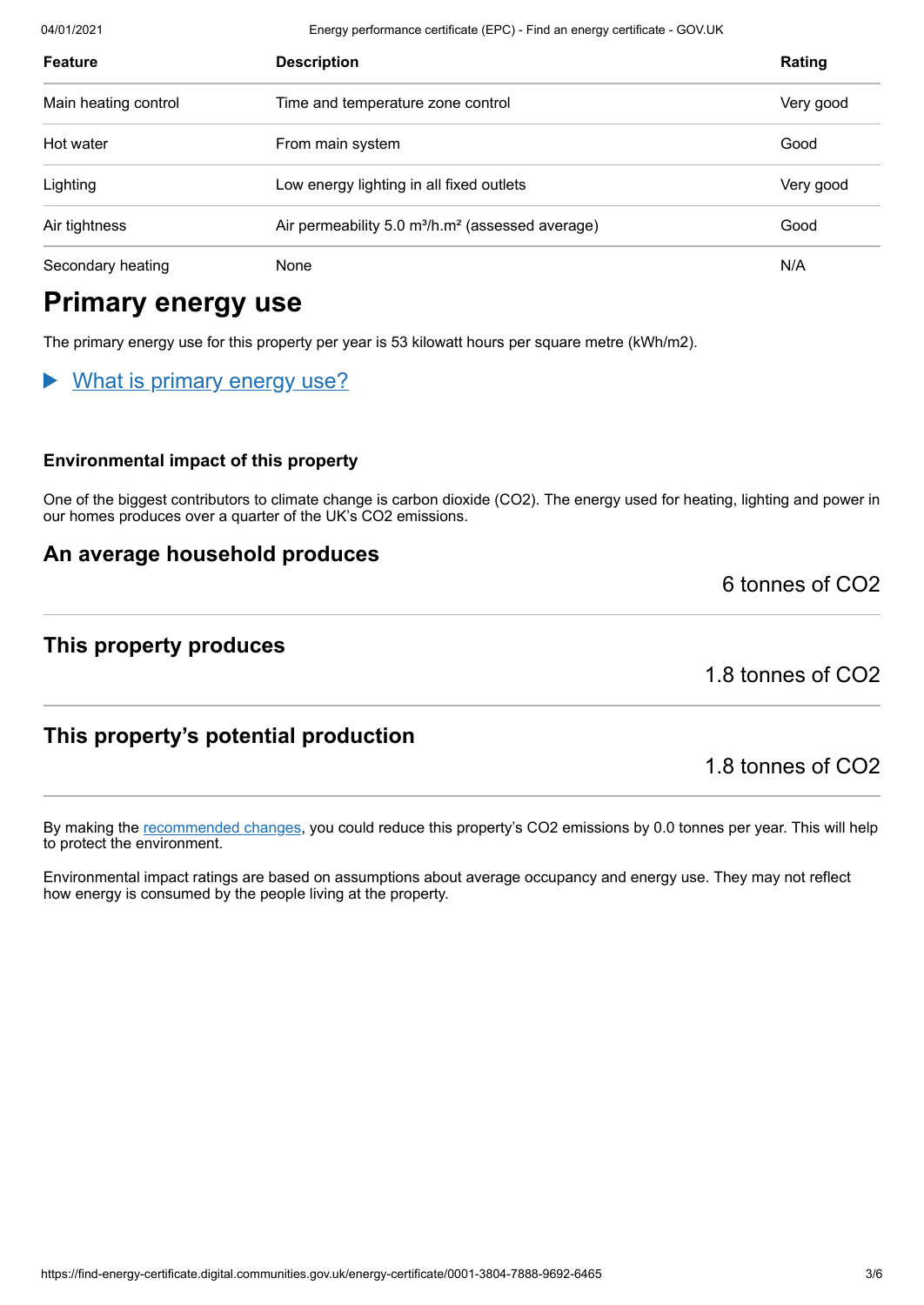#### <span id="page-3-0"></span>**How to improve this property's energy performance**

Making any of the recommended changes will improve this property's energy efficiency.

If you make all of the recommended changes, this will improve the property's energy rating and score from B (88) to B (88).

## What is an energy rating?

# **Recommendation 1: Solar water heating**

Solar water heating

#### **Typical installation cost**

## **Typical yearly saving**

## **Potential rating after carrying out recommendation 1**

# **Paying for energy improvements**

[Find energy grants and ways to save energy in your home.](https://www.gov.uk/improve-energy-efficiency) (https://www.gov.uk/improve-energy-efficiency)

#### **Estimated energy use and potential savings**

## **Estimated yearly energy cost for this property**

## **Potential saving**

The estimated cost shows how much the average household would spend in this property for heating, lighting and hot water. It is not based on how energy is used by the people living at the property.

The estimated saving is based on making all of the recommendations in [how to improve this property's energy performance.](#page-3-0)

For advice on how to reduce your energy bills visit Simple Energy Advice [\(https://www.simpleenergyadvice.org.uk/\)](https://www.simpleenergyadvice.org.uk/).

# **Heating use in this property**

Heating a property usually makes up the majority of energy costs.

## **Estimated energy used to heat this property**

## **Space heating**



90 | B

£38

£566

£0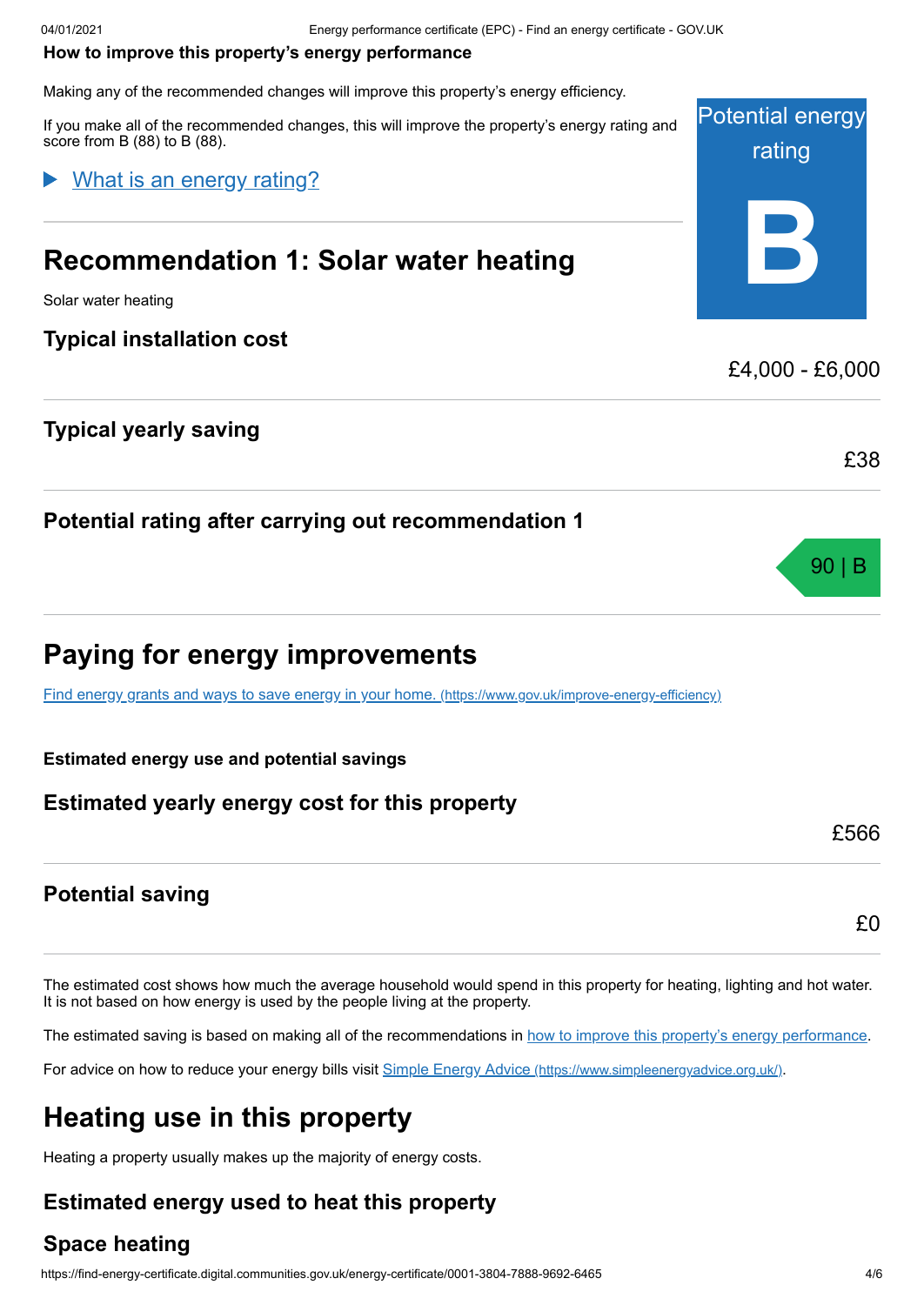## **Water heating**

## 2549.0 kWh per year

## **Potential energy savings by installing insulation**

The assessor did not find any opportunities to save energy by installing insulation in this property.

You might be able to receive Renewable Heat Incentive payments [\(https://www.gov.uk/domestic-renewable-heat-incentive\)](https://www.gov.uk/domestic-renewable-heat-incentive). This will help to reduce carbon emissions by replacing your existing heating system with one that generates renewable heat. The estimated energy required for space and water heating will form the basis of the payments.

#### **Contacting the assessor and accreditation scheme**

This EPC was created by a qualified energy assessor.

If you are unhappy about your property's energy assessment or certificate, you can complain to the assessor directly.

If you are still unhappy after contacting the assessor, you should contact the assessor's accreditation scheme.

Accreditation schemes are appointed by the government to ensure that assessors are qualified to carry out EPC assessments.

# **Assessor contact details**

#### **Assessor's name**

James Johnson

#### **Telephone**

020 8429 6760

#### **Email**

[lisa@hodkinsonconsultancy.com](mailto:lisa@hodkinsonconsultancy.com)

## **Accreditation scheme contact details**

**Accreditation scheme** NHER

**Assessor ID** NHER004439

**Telephone**

01455 883 250